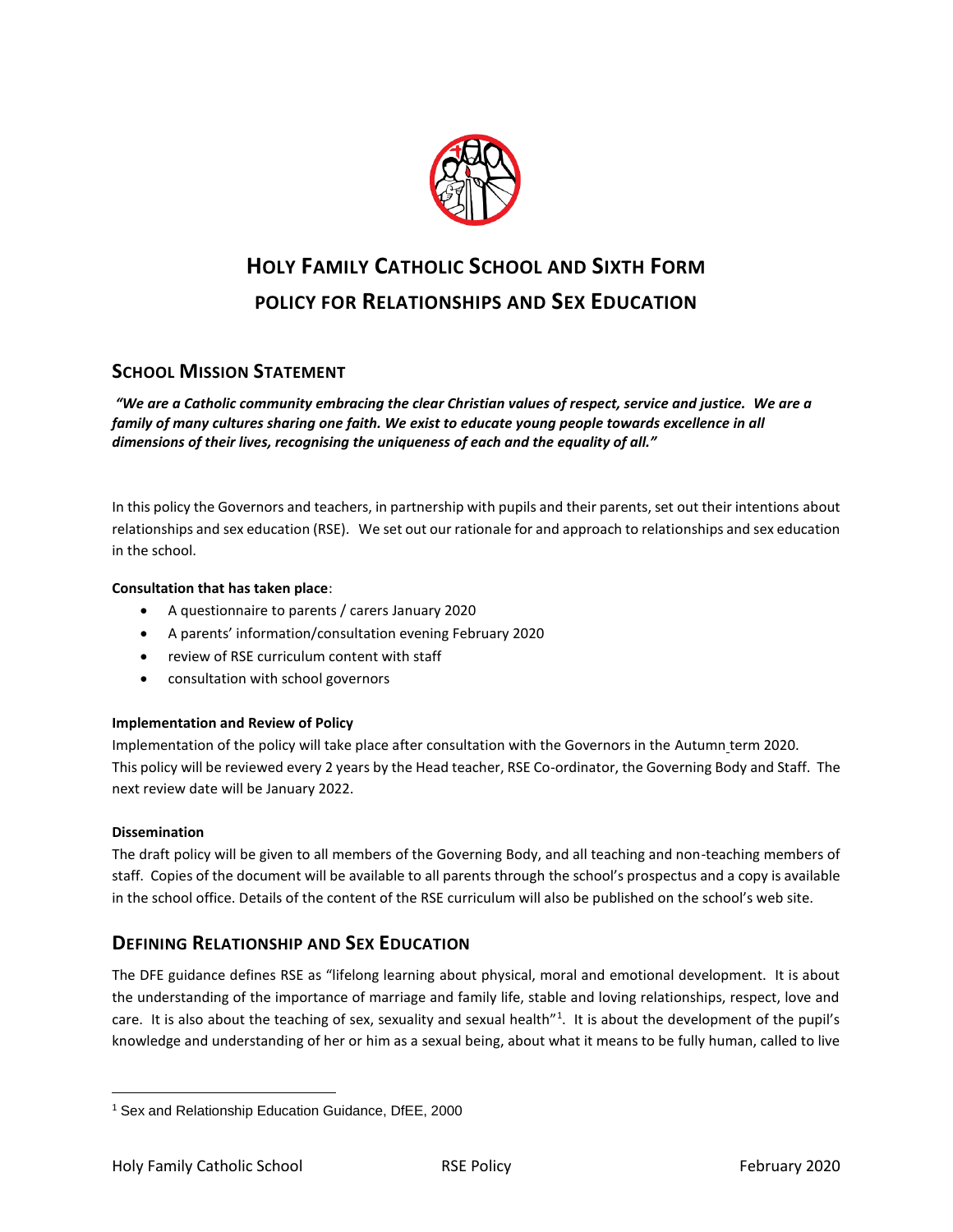in right relationships with self and others and being enabled to make moral decisions in conscience. The DFE identifies three main elements: "attitudes and values, personal and social skills, and knowledge and understanding"<sup>2</sup>.

## **STATUTORY CURRICULUM REQUIREMENTS**

We are legally required to teach those aspects of RSE which are statutory parts of National Curriculum Science.

However, the reasons for our inclusion of RSE go further.

## **RATIONALE**

#### *'I HAVE COME THAT YOU MIGHT HAVE LIFE AND HAVE IT TO THE FULL'*

#### (Jn.10.10**)**

We are involved in relationships and sex education precisely because of our Christian beliefs about God and about the human person. The belief in the unique dignity of the human person made in the image and likeness of God underpins the approach to all education in a Catholic school. Our approach to RSE therefore is rooted in the Catholic Church's teaching of the human person and presented in a positive framework of Christian ideals.

At the heart of the Christian life is the Trinity, Father, Son and Spirit in communion, united in loving relationship and embracing all people and all creation. As a consequence of the Christian belief that we are made in the image and likeness of God, gender and sexuality are seen as God's gift, reflect God's beauty, and share in the divine creativity. RSE, therefore, will be placed firmly within the context of relationship as it is there that sexuality grows and develops.

Following the guidance of the Bishops of England and Wales and as advocated by the DFE (and the Welsh Assembly Government) RSE will be firmly embedded in the PSHE framework as it is concerned with nurturing human wholeness and integral to the physical, spiritual, emotional, moral, social and intellectual development of pupils. It is centred on Christ's vision of being human as good news and will be positive and prudent, showing the potential for development, while enabling the dangers and risks involved to be understood and appreciated.

All RSE will be in accordance with the Church's moral teaching. It will emphasise the central importance of marriage and the family whilst acknowledging that all pupils have a fundamental right to have their life respected whatever household they come from and support will be provided to help pupils deal with different sets of values.

# **VALUES AND VIRTUES**

Our programme enshrines Catholic values relating to the importance of stable relationships, marriage and family life. It also promotes those virtues which are essential in responding to the God's call to love others with a proper respect for their dignity and the dignity of the human body. The following virtues will be explicitly explored and promoted: faithfulness, fruitfulness, chastity, integrity, prudence, mercy and compassion.

# **AIM OF RSE AND THE MISSION STATEMENT**

Our Mission Statement commits us to the education of the whole child (spiritual, physical, intellectual, moral, social, cultural, emotional) and we believe that RSE is an integral part of this education. Furthermore, our school aims state

 $\overline{\phantom{a}}$ 

<sup>&</sup>lt;sup>2</sup> ibid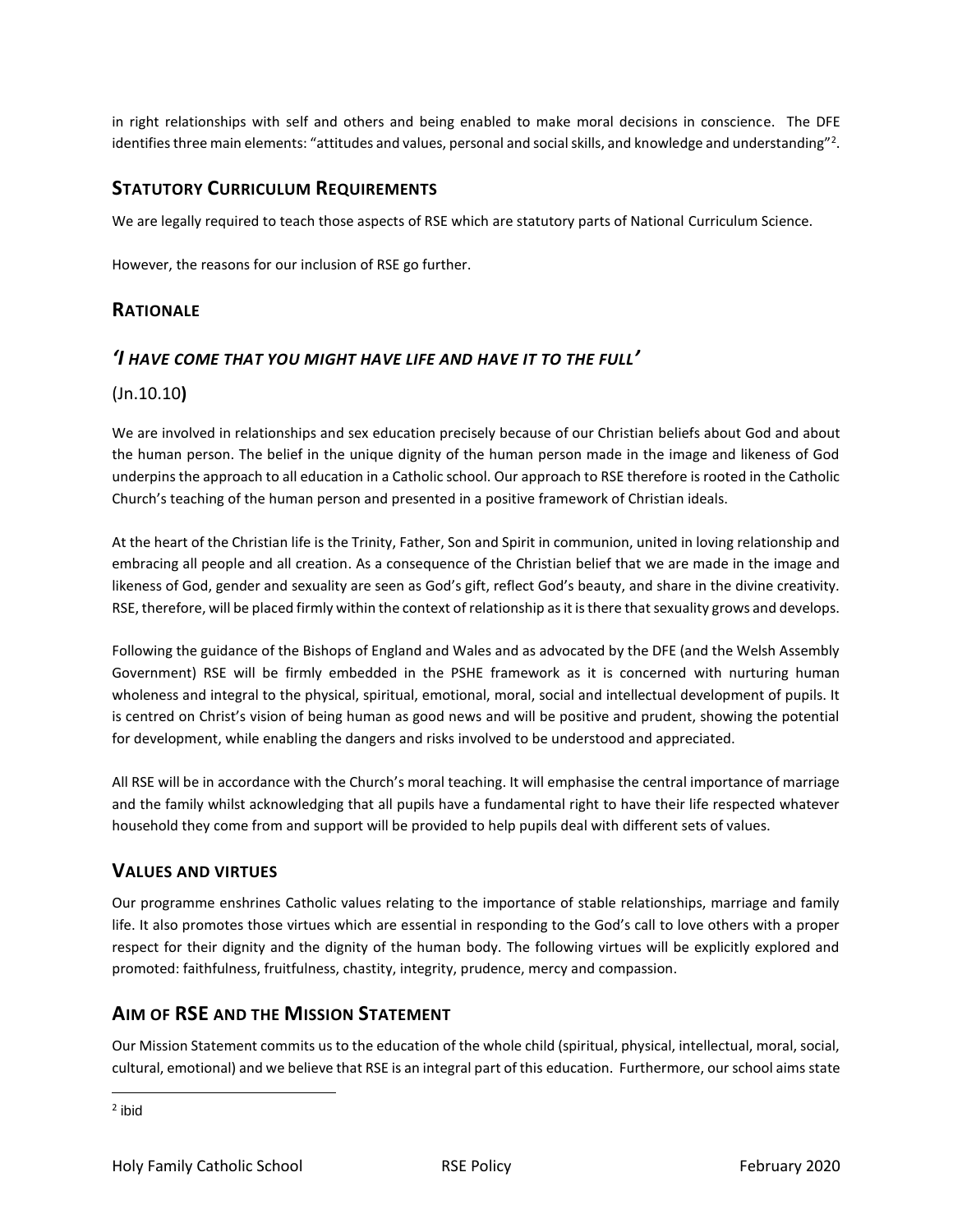that we will endeavour to raise pupils' self-esteem, help them to grow in knowledge and understanding, recognise the value of all persons and develop caring and sensitive attitudes. It is in this context that we commit ourselves in partnership with parents, to provide children and young people with a "positive and prudent sexual education"<sup>3</sup> which is compatible with their physical, cognitive, psychological, and spiritual maturity, and rooted in a Catholic vision of education and the human person.

#### **Objectives**

To develop the following attitudes and virtues:

- reverence for the gift of human sexuality and fertility;
- respect for the dignity of every human being in their own person and in the person of others;
- joy in the goodness of the created world and their own bodily natures;
- responsibility for their own actions and a recognition of the impact of these on others;
- recognising and valuing their own sexual identity and that of others;
- celebrating the gift of life-long, self-giving love;
- recognising the importance of marriage and family life;
- **•** fidelity in relationships.

#### To develop the following **personal and social skills**:

- making sound judgements and good choices which have integrity and which are respectful of the individual's commitments;
- loving and being loved, and the ability to form friendships and loving, stable relationships free from exploitation, abuse and bullying;
- managing emotions within relationships, and when relationships break down, with confidence, sensitivity and dignity;
- managing conflict positively, recognising the value of difference;
- cultivating humility, mercy and compassion, learning to forgive and be forgiven;
- developing self-esteem and confidence, demonstrating self-respect and empathy for others;
- building resilience and the ability to resist unwanted pressures, recognising the influence and impact of the media, internet and peer groups and so developing the ability to assess pressures and respond appropriately;
- being patient, delaying gratification and learning to recognise the appropriate stages in the development of relationships, and how to love chastely;
- assessing risks and managing behaviours in order to minimise the risk to health and personal integrity.

l

<sup>3</sup> *Gravissimum Educationis* 1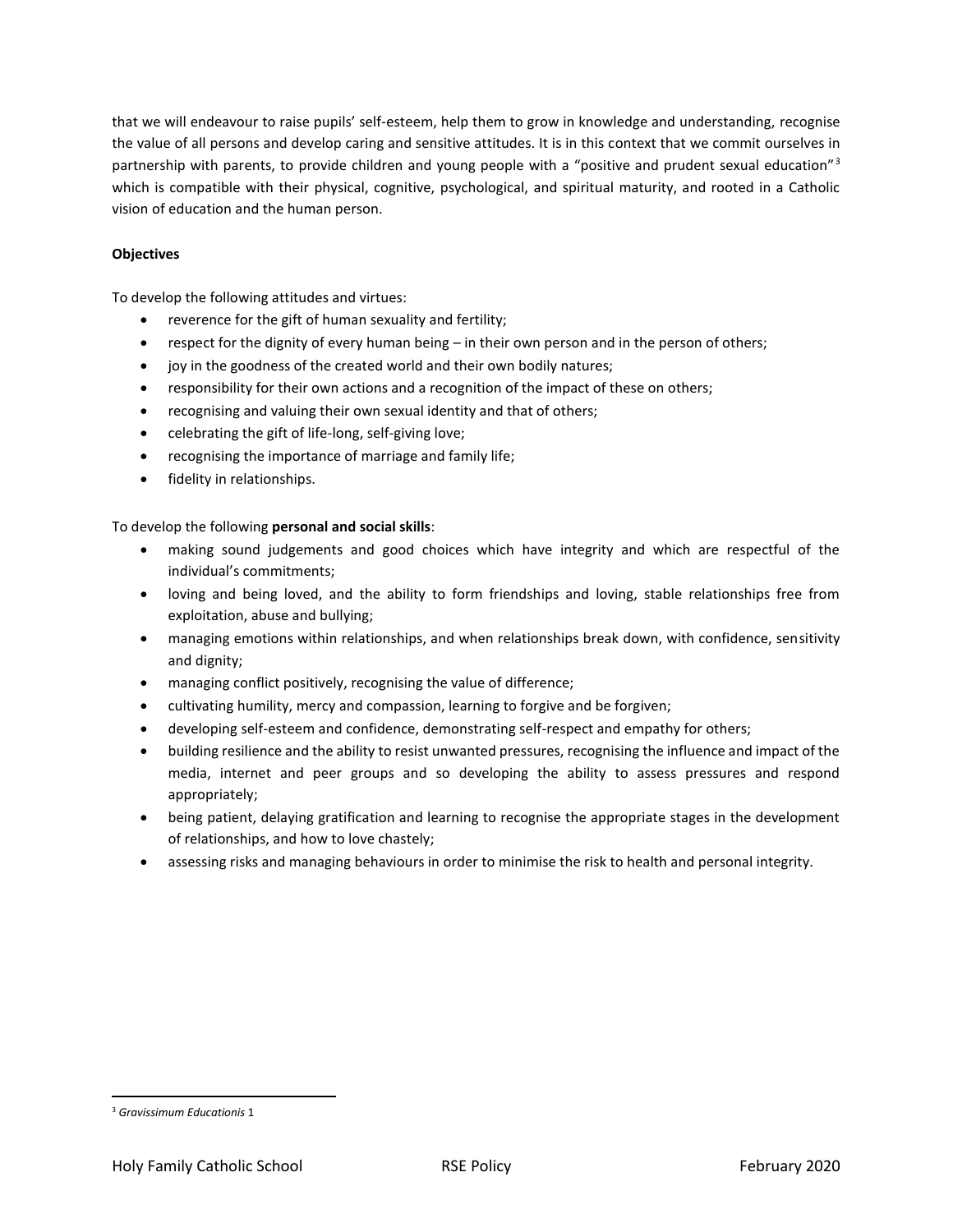#### To **know and understand**:

- the Church's teaching on relationships and the nature and meaning of sexual love;
- the Church's teaching on marriage and the importance of marriage and family life;
- the centrality and importance of virtue in guiding human living and loving;
- the physical and psychological changes that accompany puberty;
- the facts about human reproduction, how love is expressed sexually and how sexual love plays an essential and sacred role in procreation;
- how to manage fertility in a way which is compatible with their stage of life, their own values and commitments, including an understanding of the difference between natural family planning and artificial contraception;
- how to keep themselves safe from sexually transmitted infections and how to avoid unintended pregnancy, including where to go for advice.

#### **Outcomes**

#### **INCLUSION AND DIFFERENTIATED LEARNING**

We will ensure RSE is sensitive to the different needs of individual pupils in respect to pupils' different abilities, levels of maturity and personal circumstances; for example their own sexual orientation, faith or culture and is taught in a way that does not subject pupils to discrimination. Lessons will also help children to realise the nature and consequences of discrimination, teasing, bullying and aggressive behaviours (including cyber-bullying), use of prejudice-based language and how to respond and ask for help.

## **EQUALITIES OBLIGATIONS**

The governing body have wider responsibilities under the Equalities Act 2010 and will ensure that our school strives to do the best for all of the pupils, irrespective of disability, educational needs, race, nationality, ethnic or national origin, pregnancy, maternity, sex, gender identity, religion or sexual orientation or whether they are looked after children.

# **BROAD CONTENT OF RSE**

Three aspects of RSE - attitudes and values, knowledge and understanding, and personal and social skills will be provided in three inter-related ways: the whole school / ethos dimension; a cross-curricular dimension and a specific relationships and sex curriculum.

# **PROGRAMME / RESOURCES**

Appendices to this policy provide further information about the programme and resources for suggested use.

Teaching strategies will include:

- establishing ground rules
- distancing techniques
- discussion
- project learning
- reflection
- **•** brainstorming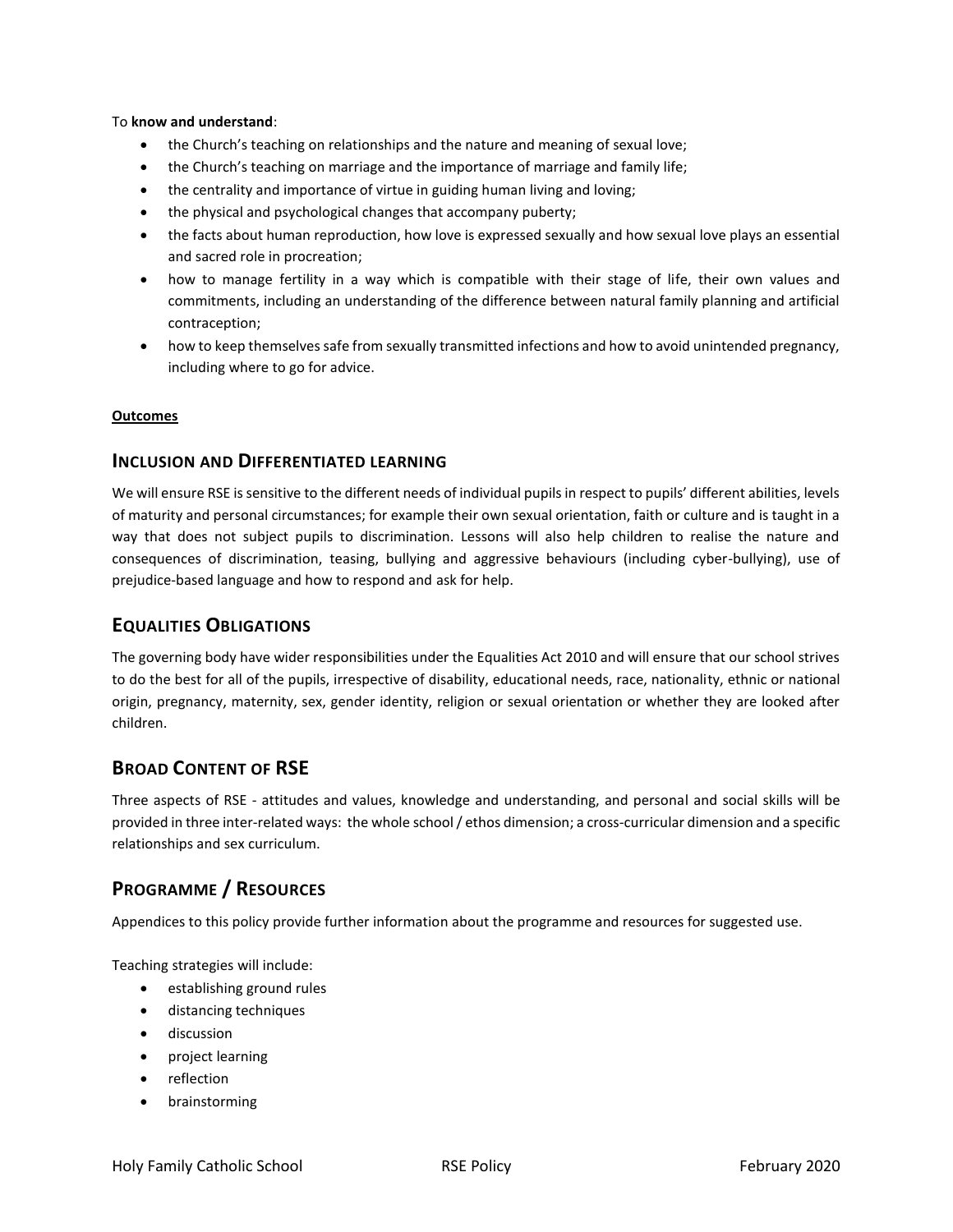- film & video
- group work
- role-play
- trigger drawings
- values clarification

(See also 'Sex and Relationship Guidance '. DCSF 2000 for more detail)

# **PARENTS AND CARERS**

We recognise that parents (and other carers who stand in their place) are the primary educators of their children. As a Catholic school, we provide the principal means by which the Church assists parents and carers in educating their children. Therefore the school will support parents and carers by providing material to be shared with their children at home and workshops to help parents/carers to find out more. Parents/carers will be informed by letter when the more sensitive aspects of RSE will be covered in order that they can be prepared to talk and answer questions about their children's learning.

Parents must be consulted before this policy is ratified by the governors. They will be consulted at every stage of the development of the RSE programme, as well as during the process of monitoring, review and evaluation. They will be able to view the resources used by the school in the RSE programme. Our aim is that, at the end of the consultation process, every parent and carer will have full confidence in the school's RSE programme to meet their child's needs.

Parents have *the right to withdraw* their children from RSE except in those elements which are required by the National Curriculum science orders. Should parents wish to withdraw their children they are asked to notify the school by contacting the headteacher. The school will provide support by providing material for parents to help the children with their learning.

We believe that the controlled environment of the classroom is the safest place for this curriculum to be followed.

# **BALANCED CURRICULUM**

Whilst promoting Catholic values and virtues and teaching in accordance with Church teaching, we will ensure that pupils are offered a balanced programme by providing an RSE programme that offers a range of viewpoints on issues. Pupils will also receive clear scientific information as well as covering the aspects of the law pertaining to RSE (in secondary schools/academies relating to forced-marriage, female genital mutilation, abortion, the age of consent and legislation relating to equality). Knowing about facts and enabling young people to explore differing viewpoints is not the same as promoting behaviour and is not incompatible with our school's promotion of Catholic teaching. We will ensure that pupils have access to the learning they need to stay safe, healthy and understand their rights as individuals.

#### **RESPONSIBILITY FOR TEACHING THE PROGRAMME**

Responsibility for the specific relationships and sex education programme lays with the relevant curriculum staff; the PSHE Coordinator, the Religious Education department, the Science department, the Physical Education Department and the school's Senior Leadership Team. However, all staff will be involved in developing the attitudes and values aspect of the RSE programme. They will be role models for pupils of good, healthy, wholesome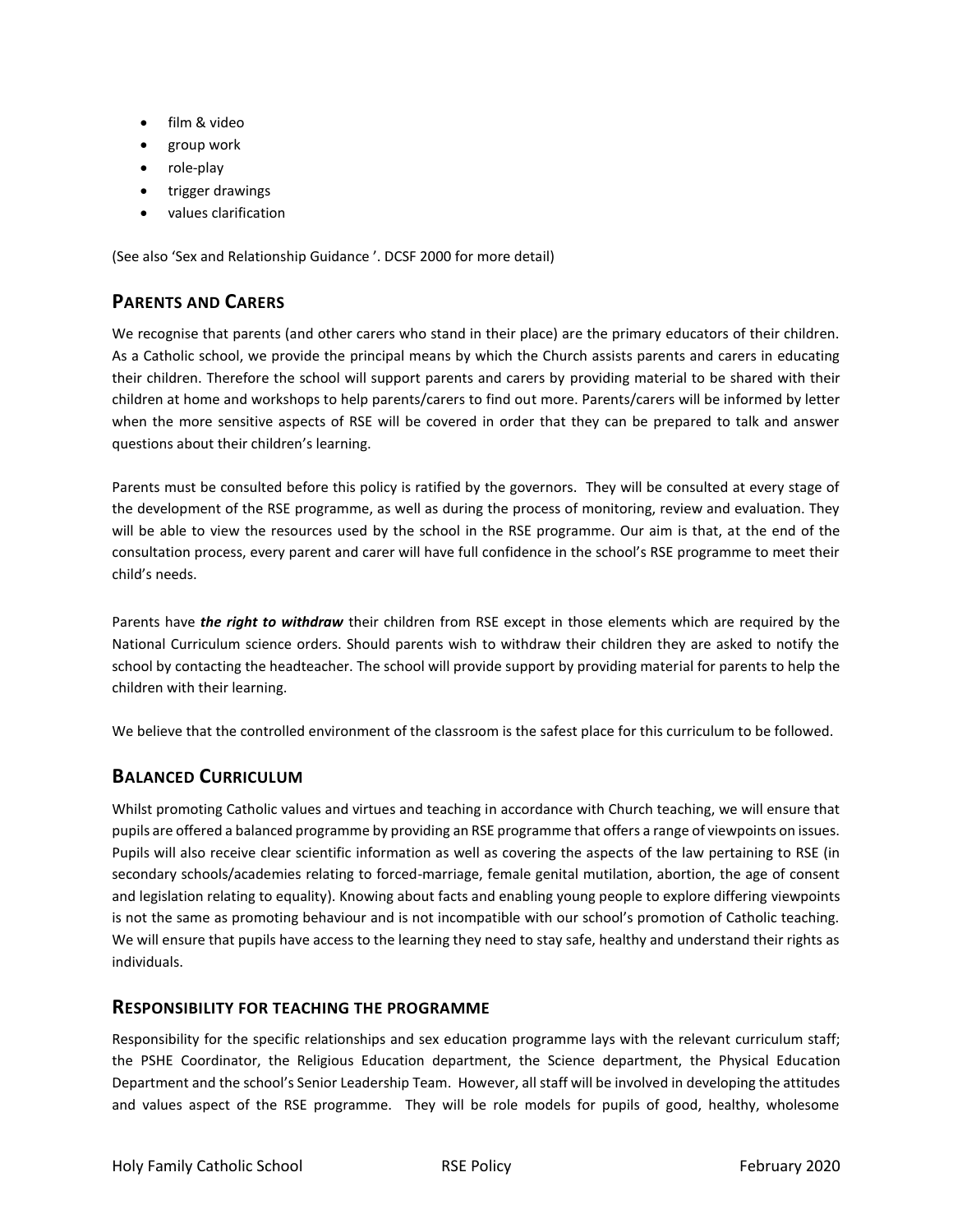relationships as between staff, other adults and pupils. They will also be contributing to the development of pupils' personal and social skills.

#### **External Visitors**

Our school will often call upon help and guidance from outside agencies and health specialists to deliver aspects of RSE. Such visits will always complement the current programme and never substitute or replace teacher led sessions. It is important that any external visitor is clear about their role and responsibility whilst they are in school delivering a session. Any visitor must adhere to our code of practice developed in line with CES guidance 'Protocol for Visitors to Catholic Schools'<sup>4</sup> .

Health professionals should follow the school's policies, minimising the potential for disclosures or inappropriate comments using negotiated ground rules and distancing techniques as other teachers would. They will ensure that all teaching is rooted in Catholic principles and practice.

# **OTHER ROLES AND RESPONSIBILITIES REGARDING RSE**

#### **Governors**

- Draw up the RSE policy, in consultation with parents and teachers;
- Ensure that the policy is available to parents;
- Ensure that the policy is in accordance with other whole school policies, e.g., SEN, the ethos of the school and our Christian beliefs;
- Ensure that parents know of their right to withdraw their children;
- Establish a link governor to share in the monitoring and evaluation of the programme, including resources used;
- Ensure that the policy provides proper and adequate coverage of relevant National Curriculum science topics and the setting of RSE within PSHE.

#### **Head teacher**

The Head teacher takes overall delegated responsibility for the implementation of this policy and for liaison with the Governing Body, parents, the Diocesan Schools' Service and the Local Education Authority, also appropriate agencies.

#### **PSHE/RSE Coordinator**

The coordinator with the head teacher has a general responsibility for supporting other members of staff in the implementation of this policy and will provide a lead in the dissemination of the information relating to RSE and the provision of in-service training. *(They may be supported by the curriculum deputy and the member of staff with responsibility for child protection).*

 $\overline{\phantom{a}}$ 

<sup>4</sup> Protocol for Visitors to Catholic Schools, CES, Feb. 2011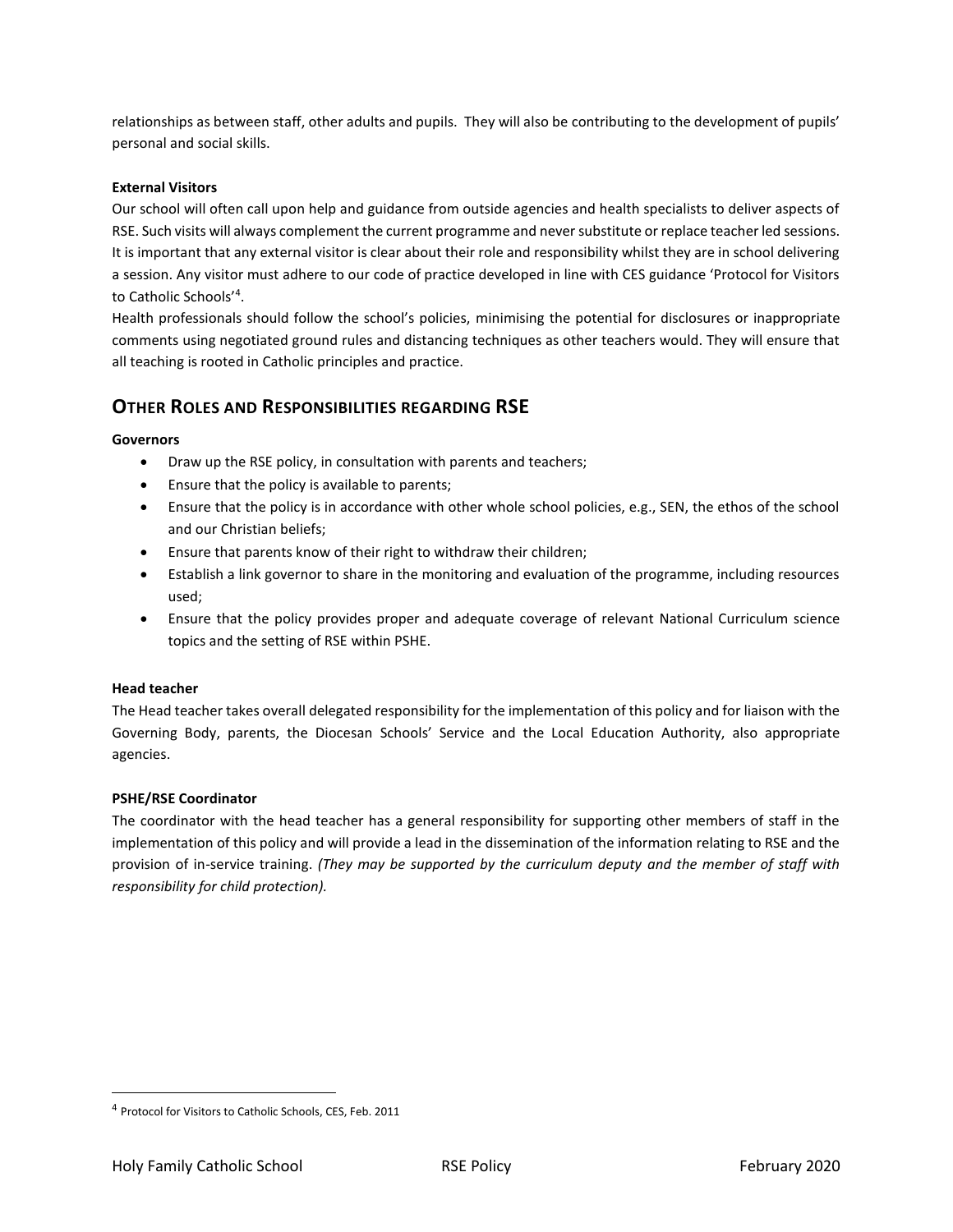#### **All Staff**

RSE is a whole school issue. All teachers have a responsibility of care; as well as fostering academic progress they should actively contribute to the guardianship and guidance of the physical, moral and spiritual well-being of their pupils. Teachers will be expected to teach RSE in accordance with the Catholic Ethos of the school. Appropriate training will be made available for all staff teaching RSE. All staff have been included in the development of this policy and all staff should be aware of the policy and how it relates to them.

#### **RELATIONSHIP TO OTHER POLICIES AND CURRICULUM SUBJECTS**

This RSE policy is to be delivered as part of the PSHE framework. It includes guidelines about pupil safety and is compatible with the school's other policy documents (for example, Bullying policy, Safeguarding Policy etc)

Pupils with particular difficulties whether of a physical or intellectual nature will receive appropriately differentiated support in order to enable them to achieve mature knowledge, understanding and skills. Teaching methods will be adapted to meet the varying needs of this group of pupils.

Learning about RSE in PSHE classes will link to/complement learning in those areas identified in the RSE audit.

# **CHILDREN'S QUESTIONS**

The governors want to promote a healthy, positive atmosphere in which RSE can take place. They want to ensure that pupils can ask questions freely, be confident that their questions will be answered, and be sure that they will be free from bullying or harassment from other children and young people.

#### **Controversial or Sensitive issues**

There will always be sensitive or controversial issues in the field of RSE. These may be matter of maturity, of personal involvement or experience of children, of disagreement with the official teaching of the Church, of illegal activity or other doubtful, dubious or harmful activity. The governors believe that children are best educated, protected from harm and exploitation by discussing such issues openly within the context of the RSE programme. The use of ground rules, negotiated between teachers and pupils, will help to create a supportive climate for discussion.

(See also Sex and Relationship Guidance, 4.5 'Dealing with questions' 0116/2000, Department for Education and Employment, July 2000 for more detail)

Some questions may raise issues which it would not be appropriate for teachers to answer during ordinary class time, e.g., where a child or young person's questions hints at abuse, is deliberately tendentious or is of a personal nature.

#### **SUPPORTING CHILDREN AND YOUNG PEOPLE WHO ARE AT RISK**

Children will also need to feel safe and secure in the environment in which RSE takes place. Effective RSE will provide opportunities for discussion of what is and is not appropriate in relationships. Such discussion may well lead to disclosure of a safeguarding issue. Teachers will need to be aware of the needs of their pupils and not let any fears and worries go unnoticed. Where a teacher suspects that a child or young person is a victim of or is at risk of abuse they are required to follow the school's safeguarding policy and immediately inform the designated senior member of staff responsible.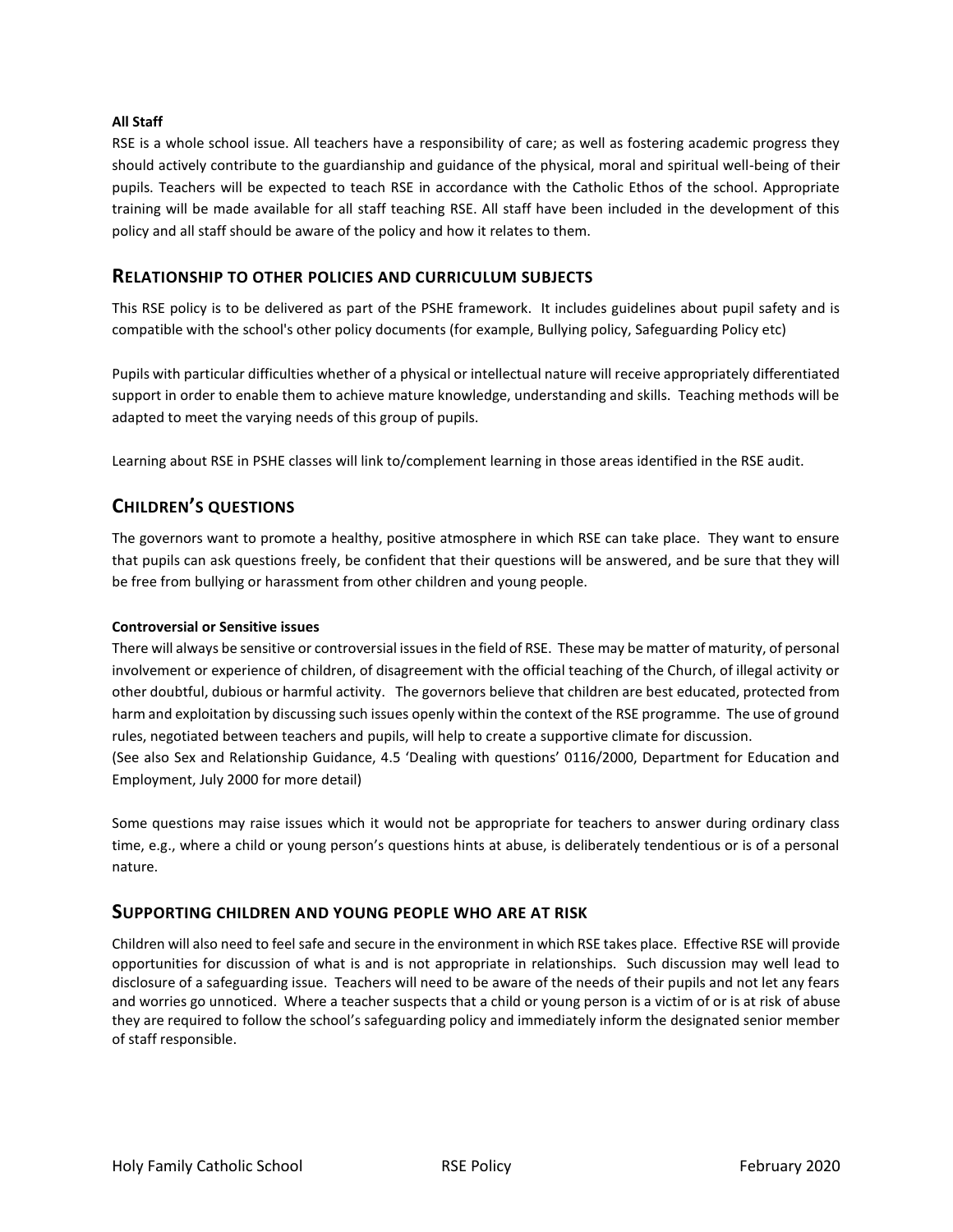# CONFIDENTIALITY AND ADVICE

All governors, all teachers, all support staff, all parents and all pupils must be made aware of this policy, particularly as it relates to issues of advice and confidentiality.

All lessons, especially those in the RSE programme, will have the best interests of pupils at heart, enabling them to grow in knowledge and understanding of relationships and sex, developing appropriate personal and social skills and becoming appreciative of the values and attitudes which underpin the Christian understanding of what it means to be fully human.

Pupils will be encouraged to talk to their parents/carers about the issues which are discussed in the programme. Teachers will always help pupils facing personal difficulties, in line with the school's pastoral care policy. Teachers should explain to pupils that they cannot offer unconditional confidentiality, in matters which are illegal or abusive for instance. Teachers will explain that in such circumstance they would have to inform others, e.g., parents, head teacher, but that the pupils would always be informed first that such action was going to be taken

## MONITORING AND EVALUATION

The RSE Co-ordinator will monitor the provision of the various dimensions of the programme by examining plans, schemes of work and samples of pupils work at regular intervals. The programme will be evaluated biannually by means of questionnaires / response sheets/needs assessment given to pupils, and / or by discussion with pupils, staff and parents. The results of the evaluation should be reported to these groups of interested parties and their suggestions sought for improvements. Governors will consider all such evaluations and suggestions before amending the policy. Governors remain ultimately responsible for the policy.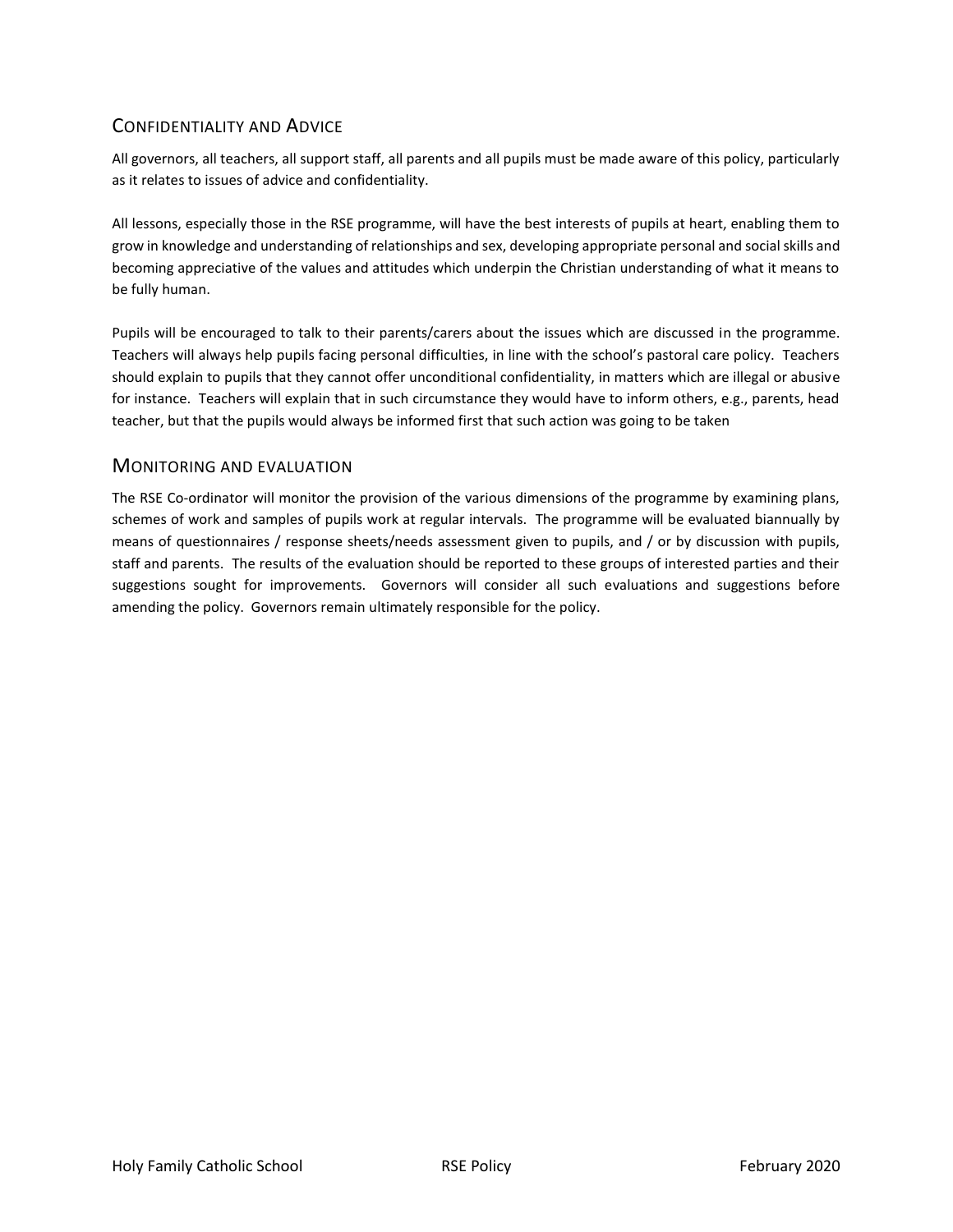# **Appendix 1**



**CATHOLIC BISHOPS' CONFERENCE OF ENGLAND AND WALES** 39 Eccleston Square, London SW1V 1BX www.catholicchurch.org.uk

20th March 2017

Dear Friends,

On the 20th March last year, following one of the Catholic Church's most extensive and wide-ranging consultation with bishops and theologians, Pope Francis made public his Apostolic Exhortation on relationships, love and the family. He entitled it Amoris Laetitia (The Joy of Love) and it was the most remarkable of documents.

The Exhortation coincided with the Year of Mercy, which ended in November last year, and picked up on the need for mercy when faced with the challenges and difficulties that accompany all relationships.

It also issued a challenge. Pope Francis questioned whether educational institutions had taken heed of the Second Vatican Council when it spoke of the need for 'a positive and prudent sex education to be imparted to children and adolescences as they grow older'.

To mark the first anniversary of Amoris Laetitia we have taken up this challenge and produced a guide for all those charged with the duty of teaching young people about healthy and loving relationships. We hope this will support parents, teachers, catechesis and those in the wider Catholic community.

We have called this document Learning to Love. This is because all of us, no matter what stage of life we are in, never stop learning how to love.

When it comes to love and relationships, the pressures on young people are greater than they have ever been and we all need to recognise that without providing an education in this area, we leave young people vulnerable to receiving this information second hand and from potentially damaging sources.

Because we expect all Catholic schools to make space in the curriculum for Relationship and Sex Education, this document is here to help present the Church's teaching effectively, engagingly and in a way which is accessible to all those involved in educating young people.

We hope all those tasked with educating young people about healthy and loving relationships find Learning to Love helpful.

With every good wish and blessing,

+ Malcoln Mc Mahan op

The Most Rev. Malcolm McMahon OP Chair of the Bishops' Conference Department of Catholic Education and Formation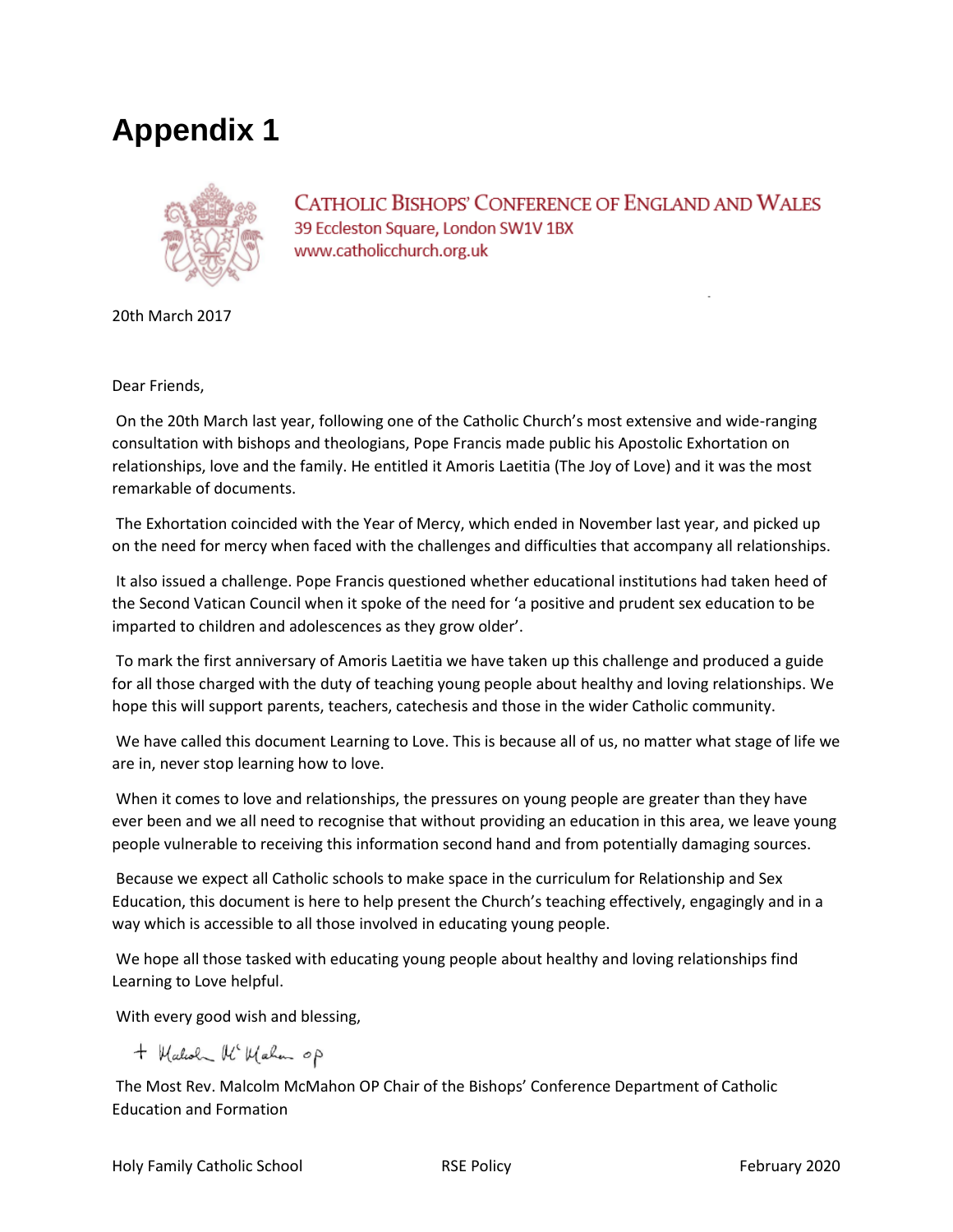# **Appendix 2**

# **RSE links to the Religious Education Curriculum**

| Key Stage 3                                                              | Key Stage 4                                                                                                                                                                                                                                                                                                                                                                                                                                                                                                        | Key Stage 5                                                                                                                            |
|--------------------------------------------------------------------------|--------------------------------------------------------------------------------------------------------------------------------------------------------------------------------------------------------------------------------------------------------------------------------------------------------------------------------------------------------------------------------------------------------------------------------------------------------------------------------------------------------------------|----------------------------------------------------------------------------------------------------------------------------------------|
| Students are taught:<br>Marriage and<br>reconciliation as<br>sacraments. | Students are taught:<br>The family<br>Support for the family<br>Sexual relationships<br>Family planning<br>$\bullet$<br>Divorce, annulment<br>$\bullet$<br>and remarriage<br>Equality of men and<br>$\bullet$<br>women in the family<br>Gender. Prejudice and<br>discrimination.<br>The Jewish<br>understanding of the<br>sanctity of life.<br>Sanctity of life as part<br>$\bullet$<br>of Catholic Social<br>Teaching.<br>All the above are part of the<br><b>Catholic Christianity Edexcel</b><br>specification. | A Sixth Form RE programme<br>is currently being prepared<br>for delivery from Sept 2020.<br>Details will appear here in<br>due course. |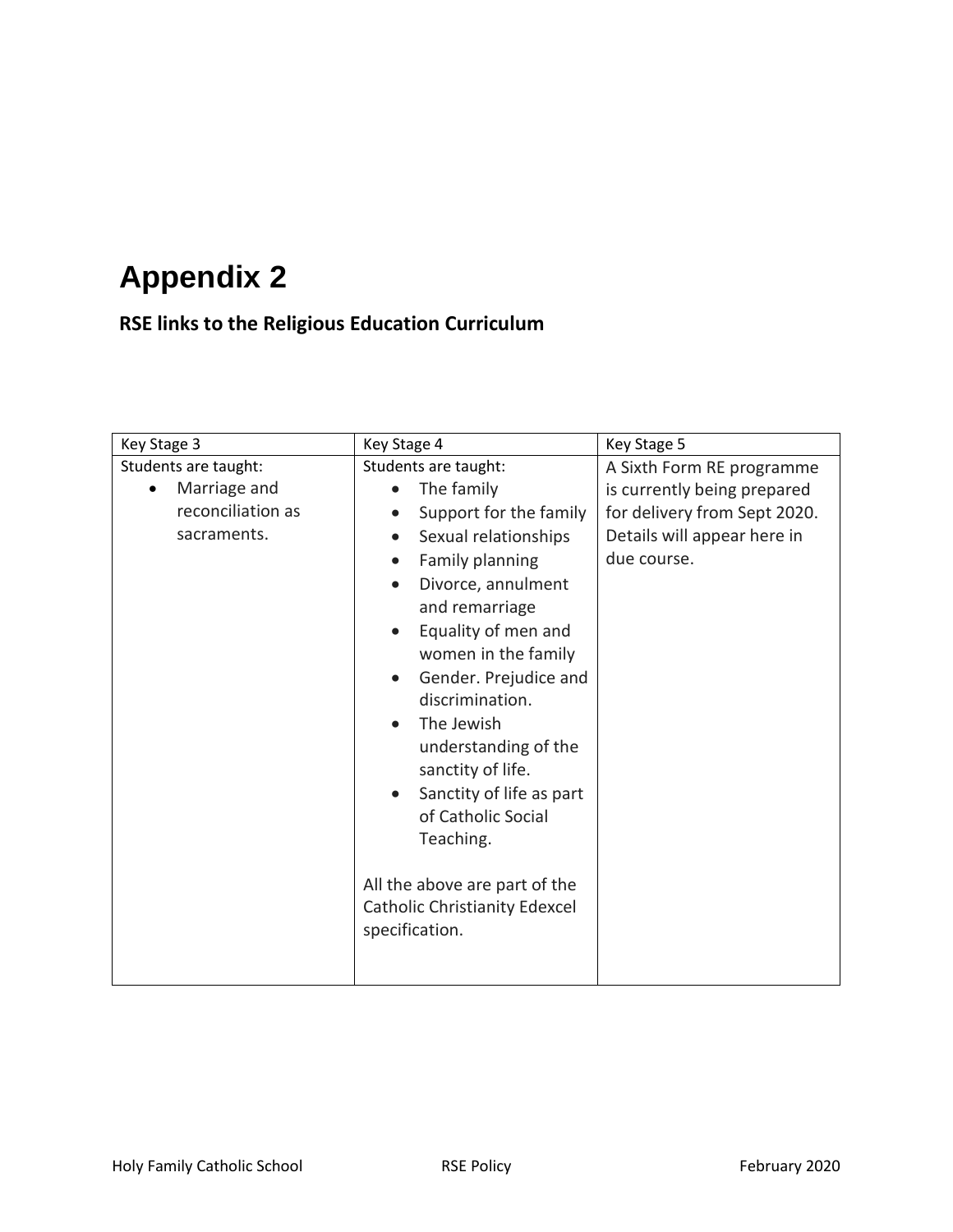# **Appendix 3: RSE links to the Science Curriculum**

# **KS3 Science**

# **3.1.3.5- There are many different body shapes, sizes and physical attributes**

Spring Term Year 7 Adaptation: L4-Variation, L5-Continuous and Discontinuous Variation, L6- Inheritance and DNA, L7-Adapting to change

# **3.1.5.1-Human reproduction, including the structure and function of the male and female reproductive systems**

Spring Term Year 7 Reproduction: L2-Reproductive system

# **3.1.5.2-About gestation and birth, including the effect of maternal lifestyle on the foetus through the placenta, e.g. foetal alcohol syndrome**

Spring Term Year 7 Reproduction: L3-Fertilisation and Implantation, L4-Development of foetus **3.1.5.4-The menstrual cycle and the function of gametes (sperm and ova), in fertilisation** Spring Term Year 7-Reproduction: L5-Menstrual cycle

# **3.2.4.7-To recognise the impact that the use of substances (alcohols and drugs) has on the ability to make good and healthy decisions**

Autumn Term Year 8 Health and Lifestyle: L6-Drugs, L7-Smoking

# **3.3.3.4-They have responsibilities towards their local, global and national community and creation**

Autumn Term Year 8 The Earth: L7-Carbon cycle, L8-Climate Change and L9-Recycling

# **KS4 Biology:**

# **4.3.3.1. About STIs, including HIV/AIDS, how these are transmitted protective practices, including abstinence, and how to respond if they feel they or others are at risk**

4.3 infection and Response in Autumn term year 10 for Combined Science and Spring in year 9 triple Science: symptoms of HIV and Gonorrhoea as sexually transmitted diseases (STD).

# **4.1.5.4. About human fertility, building on the learning at KS3; methods of managing conception for the purposes of achieving or avoiding pregnancy and the difference between natural and artificial methods**

4.5 Homeostasis and Response in Spring term for year 10 for Combined Science and in Autumn term for Triple Science: Roles of hormones in human reproduction, including the menstrual cycle. Evaluate (find the positive and negative factors and come to a conclusion) of the different hormonal and nonhormonal methods of contraception. I need to be able to explain the use of hormones in modern reproductive technologies to treat infertility.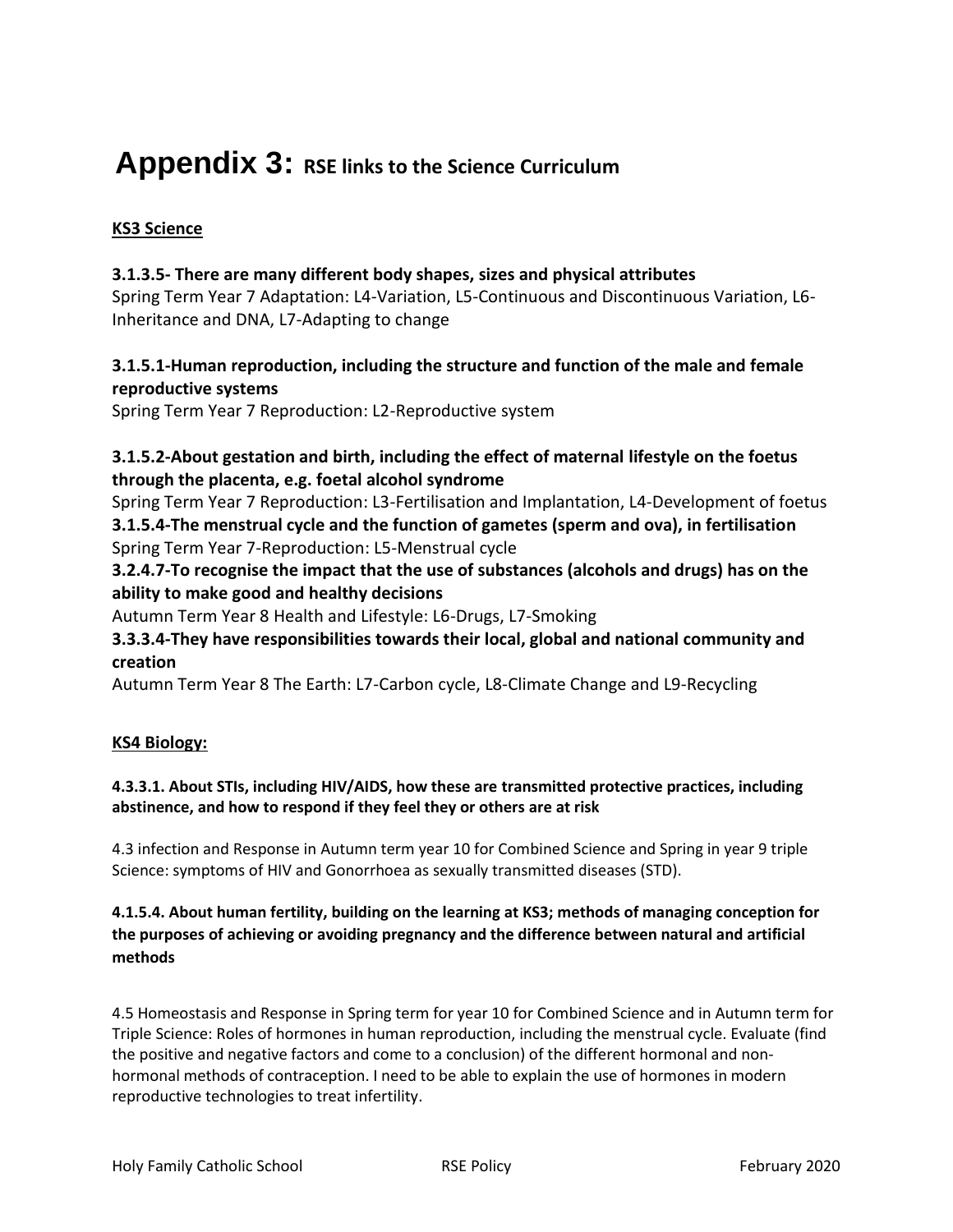## **4.1.5.1. Human reproduction**

# **4.3.1.1. Just, understanding the impact of their actions locally, nationally and globally, including the knowledge and understanding to ensure that such judgements are well-informed**

4.6 Inheritance and Response in Summer term for year 10 for Combined Science and Spring term for Triple Science: To express the outcome of a genetic cross. I should be able to complete a Punnett square diagram and identify and interpret information from genetic crosses and family trees. I need to be able to describe factors which may contribute to the extinction of a species.

4.7 Ecology in Spring term for year 11 for Combined Science and Autumn term for Triple Science: Biodiversity and the effect of human interaction/activity on ecosystems.

## **KS4 Chemistry**

**4.3.1.1. Just, understanding the impact of their actions locally, nationally and globally, including the knowledge and understanding to ensure that such judgements are wellinformed**

# **3.3.3.4-They have responsibilities towards their local, global and national community and creation**

4.9 Chemistry of atmosphere in Spring term for year 11 for Combined Science and Triple Science: Carbon dioxide and methane as greenhouse gases through human activity and effects on environment. Common atmospheric pollutants, their sources and effects.

#### **KS5 Biology:**

#### **Life cycles**

**4.1.5.1. Human reproduction, including the structure and function of the male and female reproductive systems and the correct terms for the reproductive body parts, both internal and external**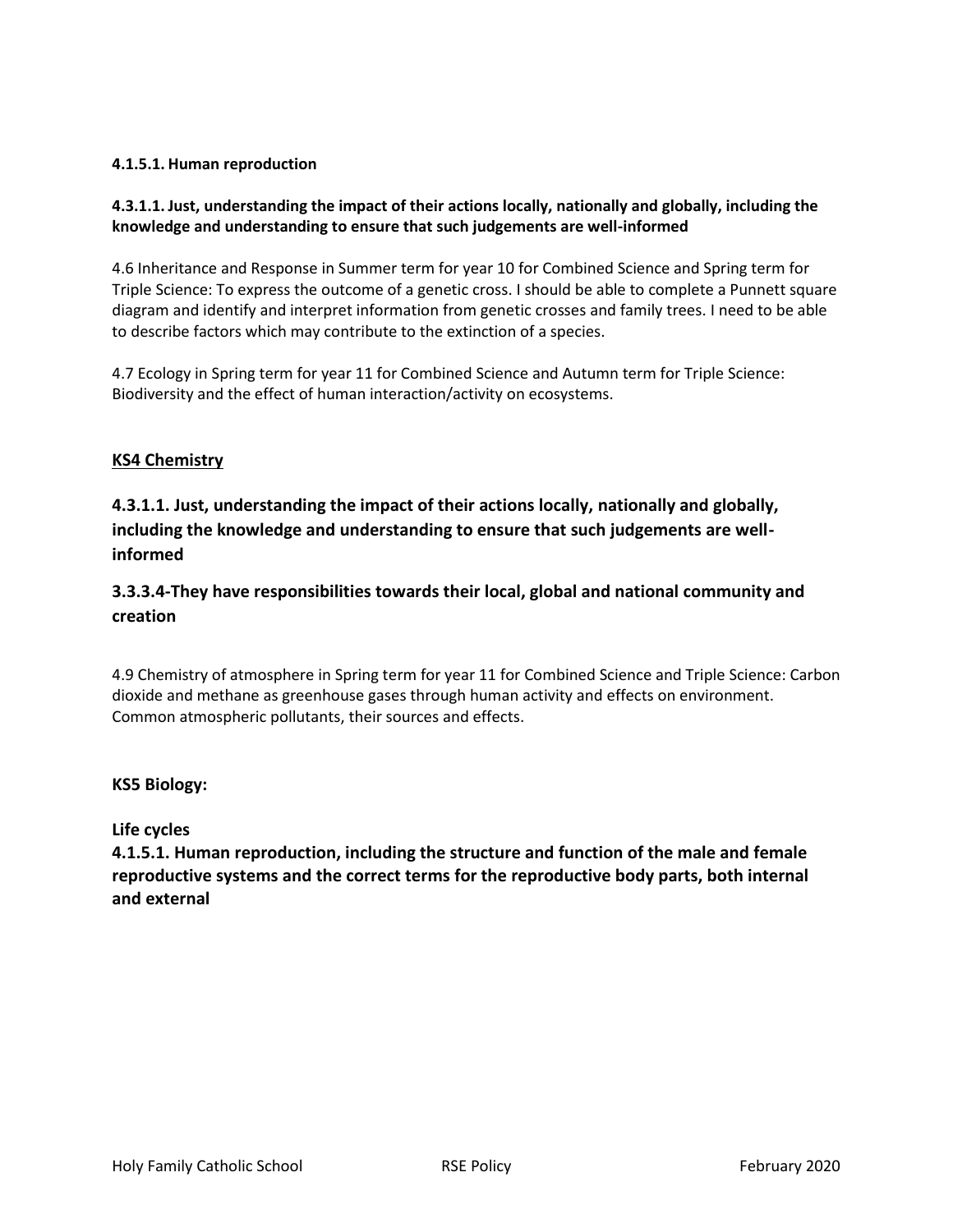# **Appendix 4: Letter to Parents/Carers**



**Walthamstow House Site** 1 Shernhall Street, London E17 3EA

Tel/Fax: 020 8520 0482 / 4658 Web: www.holyfamily.waltham.sch.uk Wiseman House Site 30-34 Shernhall Street, London E17 9RT

Tel/Fax: 020 8520 3587 / 3594 Email: office@holyfamily.waltham.sch.uk

#### **SCHOOL MISSION STATEMENT**

*"We are a Catholic community embracing the clear Christian values of respect, service and justice. We are a family of many cultures sharing one faith. We exist to educate young people towards excellence in all dimensions of their lives, recognising the uniqueness of each and the equality of all."*

Dear Parents and Carers,

As a part of your child's education at Holy Family, we promote personal wellbeing and development through a comprehensive Personal, Social, Health and Economic (PSHE) education programme. PSHE education is the curriculum subject that gives young people the knowledge, understanding, attitudes and practical skills to live safe, healthy, productive lives and meet their full potential.

I am writing to let you know that next term, your child's class will be taking part in lessons which will focus on the relationships and sex education (RSE) aspect of this programme. RSE lessons in Year *(insert year)* will include teaching about (*select as appropriate or add examples below*): Healthy relationships, including friendships and intimate relationships; families; growing and changing, including puberty; personal hygiene; changing feelings; becoming more independent; keeping safe and consent; developing self-esteem and confidence. Pupils will also have opportunities to ask questions that help prepare them for relationships of all kinds in the modern world.

PSHE education is taught throughout the school in every year group and is monitored and reviewed regularly by the staff and governing body. Please visit the school's website: <https://www.holyfamily.waltham.sch.uk/> for more detail about our PSHE curriculum. All PSHE teaching takes place will take place in a safe learning environment and is underpinned by our school ethos and values.